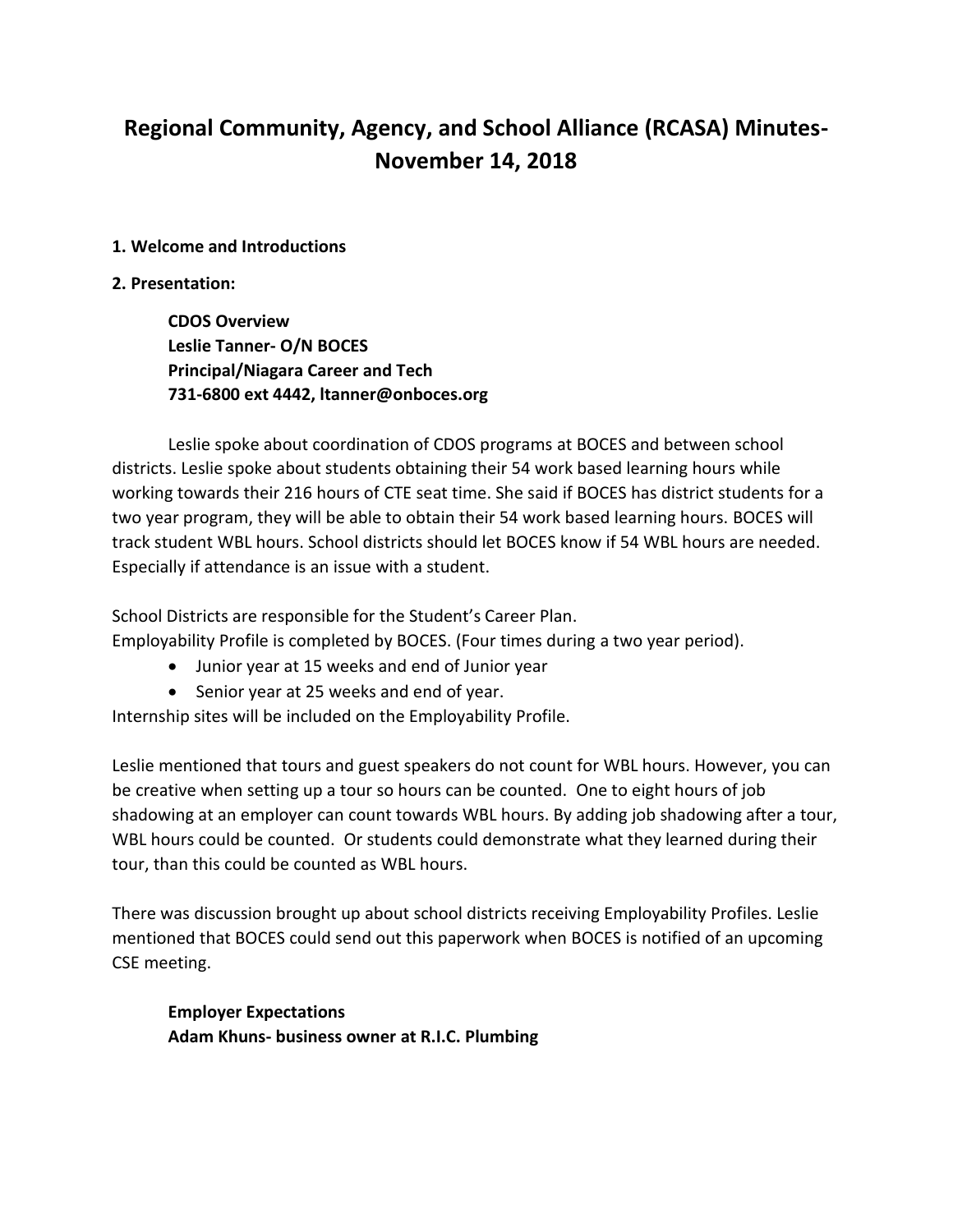Adam and his brother own and operate a small plumbing business in Niagara County. Adam shared employment trends while hiring and supervising employees. Jobs in trades are in a high demand and there are not enough workers to fill the openings. Adam spoke about the difficulty with finding employees. He mentioned that many job seekers going through the interview process lack everyday working skills and commitment.

Adam's number one concern in the workplace is the usage of cell phones while working in the trades. This is very dangerous due to heavy equipment and risks while working in this field. He has fired people due to excessive use of their cell phones while working.

Adam mentioned that he sees a trend with workers who are under 40 years old, which is a lack of dependability in today's workforce. He notices that younger people want to walk into a new job making a high salary. Adam mentioned that employees start at the bottom and work their way up in the trades.

Adam spoke about what he looks for when hiring:

- A firm handshake and eye contact
- Willingness to work
- Dress appropriately for the job interview.
- People skills
- Enthusiasm

# **Niagara Wheatfield High School and Empower/ Steps to Work (ACCES-VR) Jennifer Prokops-Burns, Employment Counselor at Empower, 716-299-0851 ext 403 & Lisa Lindamer, School Counselor NW High School, 716-215-3104, llindamer@nwcsd.org**

Jennifer spoke about the Steps to Work Program offered through ACCES-VR. Niagara Wheatfield High School/ Lisa Lindamer partnered with ACCES-VR/ Empower for this afterschool 12 week job readiness program.

This program works toward a summer employment program for students.

Starting process for this program:

- School identifies students for ACCES-VR referrals.
- Minimum of 10 students for project, who would benefit from this program.
- One session per week after school. (School would provide a late bus)
- Work readiness program runs April, May, and June.
- Provider agency job develops for summer employment.

## Student/Parent:

- Sign all necessary consent forms and paperwork.
- Student attends all 12 sessions
- Student will need to be working on a goal of summer employment.